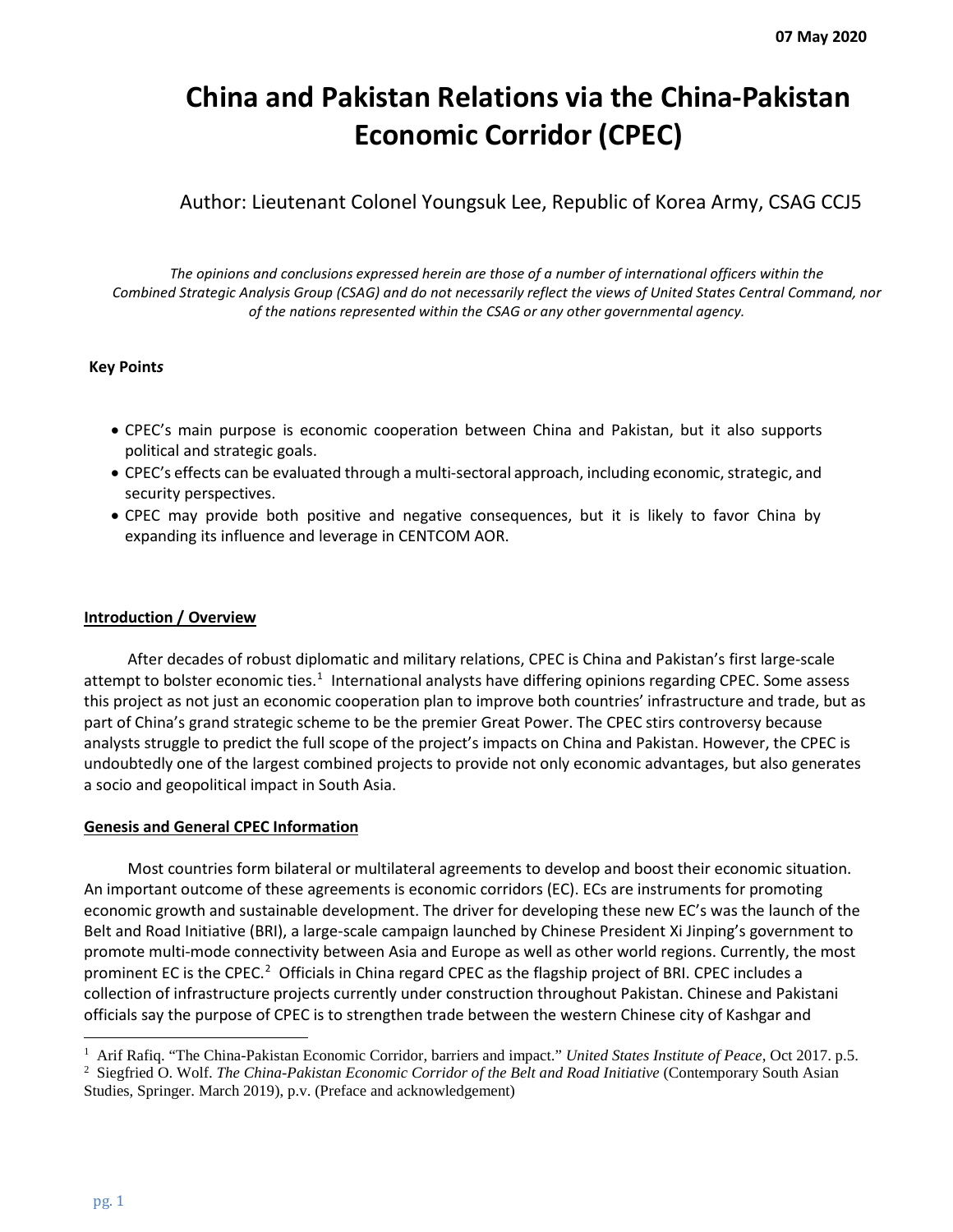Pakistan's Arabian Sea port of Gwadar, and to boost economic growth within Pakistan and China's landlocked Xingjiang region.<sup>[3](#page-1-0)</sup> Plans for a corridor stretching from the Chinese western border to Pakistan's deep-water ports on the Arabian Sea dates back to the 1950s and was motivated by the construction of the Karakoram Highway beginning in 1959. The Chinese rekindled interest in Pakistan's deep-water harbor at Gwadar in 2002. Construction at Gwadar port was completed in 2006. Gwadar Port expansion then ceased due to political and security instability in Pakistan. In 2013, Chinese and Pakistani leaders decided to enhance mutual connectivity and signed a MOU on long-term economic cooperation between the two countries. In November 2014, the Chinese government announced its intention to finance Chinese companies as part of its \$45.6 billion energy and infrastructure effort in Pakistan. In April 2015, China President Xi Jinping visited Pakistan and signed an agreement to commence work. This grand project has four phases: 1) Early Harvest project completed in 2018; 2) Short-term project completed by 2020; 3) Medium-term project completed by 2025; and 4) Long-term project completed by 2030.<sup>[4](#page-1-1)</sup>

#### **China's Motivation**

This paper analyzes both countries' economic and security motivations. Since the CPEC is an EC, the paper will address each stakeholder country's economic, strategic, and security position.

# **• Economic Dimension**

China wants to develop a new and stable export market during the U.S. trade dispute. China has maintained close ties with Pakistan for decades; particularly economic relations. Pakistan has great economic potential with the world's 5<sup>th</sup> largest population, 24<sup>th</sup> largest Purchasing Power Parity (PPP). Pakistan was identified by British economist Jim O'Neill as one of eleven countries with a high potential to become one of the world's most significant economies in the 21<sup>st</sup> century.<sup>[5](#page-1-2)</sup> In addition, Pakistan is one of the 'youngest' nations in the world. Sixty-four percent of Pakistan's population is below the age of 30 while 29% is between the ages of 15 and 29 years.<sup>[6](#page-1-3)</sup> In this regard, both China and Pakistan anticipate increased trade cooperation. Further diversification of trade partners and industrial goods through CPEC projects is likely to improve the transportation network and infrastructure.

# **• Strategic and Security Dimension**

CPEC is likely to provide China significant strategic and security benefits. China's engagement in the CPEC helps mitigate the "Malacca Dilemma." The term coined by former Chinese President Hu Jintao refers to the over-reliance on the Malacca Strait, where 80% of Chinese energy needs pass enroute from the Middle East and Angola.<sup>[7](#page-1-4)</sup> Energy security, especially oil supply, has become a big concern for China, because of its tremendous oil consumption, while the U.S. has energy independence aided by shale gas technology innovation. More than 30% of the world's seaborne trade and up to 80% of China's energy supply (80% of crude oil and much of China's natural gas imports)<sup>[8](#page-1-5)</sup> passes through the Malacca Strait (a 500 NM narrow waterway between the Indian Ocean

<span id="page-1-1"></span><span id="page-1-0"></span><sup>3</sup> Arif Rafiq. "The China-Pakistan Economic Corridor, barriers and impact." United States Institute of Peace. Oct 2017. p.7. <sup>4</sup> *Ibid*. p.9.

<span id="page-1-2"></span><sup>5</sup> Mahan Fatiama, " An overview of Pakistan's economy", *The Nation*, [https://nation.com.pk/01-Jul-2019/an-overview-of](https://nation.com.pk/01-Jul-2019/an-overview-of-pakistan-s-economy)[pakistan-s-economy](https://nation.com.pk/01-Jul-2019/an-overview-of-pakistan-s-economy) ( accessed March 13, 2020)

<span id="page-1-3"></span><sup>6</sup> Asma Kundi, " Pakistan has currently largest percentage of young people in its history: report", *DAWN*, <https://www.dawn.com/news/1405197> (accessed March 16, 2020)

<span id="page-1-4"></span>Quora, Web site[, https://www.quora.com/What-is-the-Malacca-Dilemma](https://www.quora.com/What-is-the-Malacca-Dilemma) (accessed March 13, 2020)

<span id="page-1-5"></span><sup>8</sup> Matthew Johnson, " China's International Partnership: Pakistan, CPEC, and Central Asia", Global Risk Insight, August 18, 2019,<https://globalriskinsights.com/2019/08/china-pakistan-cpec-central-asia/> (accessed March 13, 2020)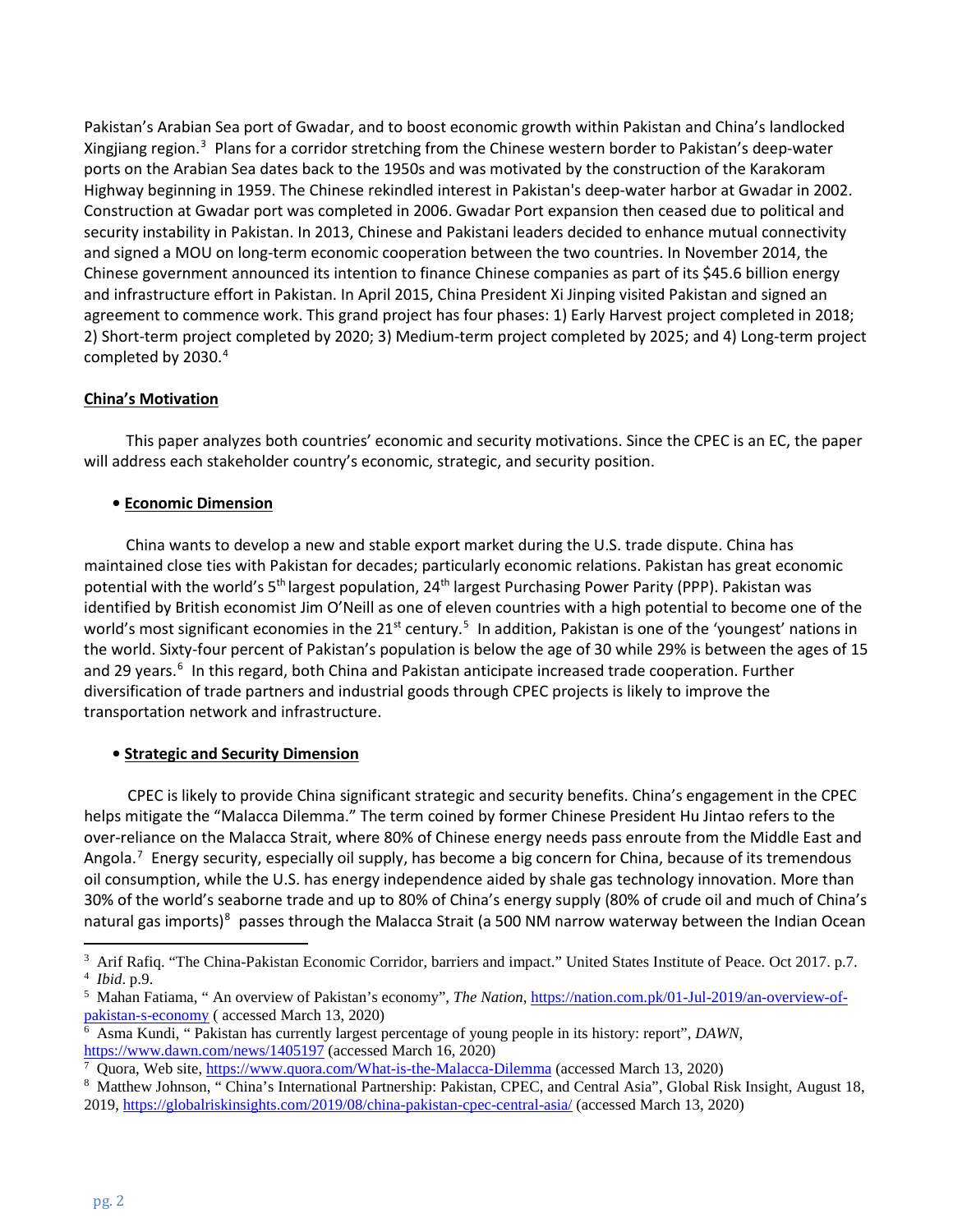and South China Sea).<sup>[9](#page-2-0)</sup> For these reasons, China views obtaining a stable alternative route for energy will alleviate its reliance on this narrow and congested waterway. Achieving this as a critical and strategic objective for China. Gwadar port provides China with a shorter alternative land-and-sea gateway to the Middle East and eastern Africa. Some experts suggest China may see Gwadar port as a future strategic naval base and logistics hub. A Gwadar base could link to other port facilities encircling the Indo-Pacific region appears as long-term strategic plan, though both China and Pakistan deny any such plan exists. [10](#page-2-1) 

#### **Pakistan's Motivation**

Pakistan is certain CPEC is the most important measure to escape its economic crisis and expects the projects will further develop energy and transportation infrastructure. Regarding CPEC, Pakistan's government vision is stated as, "to improve the lives of people of Pakistan and China by building an economic corridor promoting bilateral connectivity, construction, explore potential bilateral investment, economic and trade, logistics and people to people contact for regional connectivity."<sup>11</sup>

#### **• Economic Dimension**

Pakistan seeks to overcome significant economic difficulties including stagnation, widening trade deficit, and rising inflation, etc. Thus, Pakistan expects the trade opportunities opened by CPEC will reverse these problems. Specifically, Pakistan believes CPEC will boost domestic economic growth, increase trade and foreign investment, create more jobs, modernize industrial infrastructure, and develop rural areas to boost agricultural production - all important domains of Pakistan's economy. Of vital importance is a CPEC project focused on alleviating Pakistan's deep and complex energy production problems. Pakistan has suffered from energy deficiency since its inception in 1947. Therefore, Pakistan believes developing energy security is vital to overcome chronic power shortages and economic challenges, and to improve quality of life. [12](#page-2-3)

#### **• Strategic and Security Dimension**

Pakistan's government seeks to achieve stability by improving domestic security conditions, and increase political legitimacy through economic growth that uplift socio-economic conditions among the citizenry.<sup>[13](#page-2-4)</sup> Pakistan expects CPEC to improve not only its economic development, but also directly and indirectly enhance security.

<span id="page-2-0"></span><sup>9</sup> B.A. Hamaz, "Alleviating China's Malacca dilemma", *Institute for Security & Development Policy*, <http://isdp.eu/alleviating-chinas-malacca-dilemma/> (accessed March 13, 2020)

<span id="page-2-1"></span><sup>&</sup>lt;sup>10</sup> The Diplomat. November 19, 2019. "No, Pakistan's Gwadar Port is Not a Chinese Naval Base (Just yet)." https://thediplomat.com/2019/11/no-pakistans-gwadar-port-is-not-a-chinese-naval-base-just-yet/

<span id="page-2-2"></span><sup>11</sup> CPEC, China Pakistan Economic Corridor, Goverment of Pakistan Web site[, http://cpec.gov.pk/vision-mission/3](http://cpec.gov.pk/vision-mission/3) (accessed of March 13, 2020)

<span id="page-2-3"></span><sup>&</sup>lt;sup>12</sup> Over 140 million Pakistanis (nearly 67% of the population) either have no access to the power grid or suffer over 12 hours of load-shedding daily. Pakistanis who do not have access to the grid are often poorer than those on the grid. Meanwhile, household electricity consumption has grown at an average annual rate of 10% yearly. The total spend on lighting by families living off-grid is \$2.3 billion per year for items like candles and kerosene., "7 facts about Pakistan's energy crisis" , *D*AWN, Aug 5, 2016[, https://www.dawn.com/news/1275116](https://www.dawn.com/news/1275116) (accessed March 13, 2020)

<span id="page-2-4"></span><sup>13</sup> *Ibid*. p.90.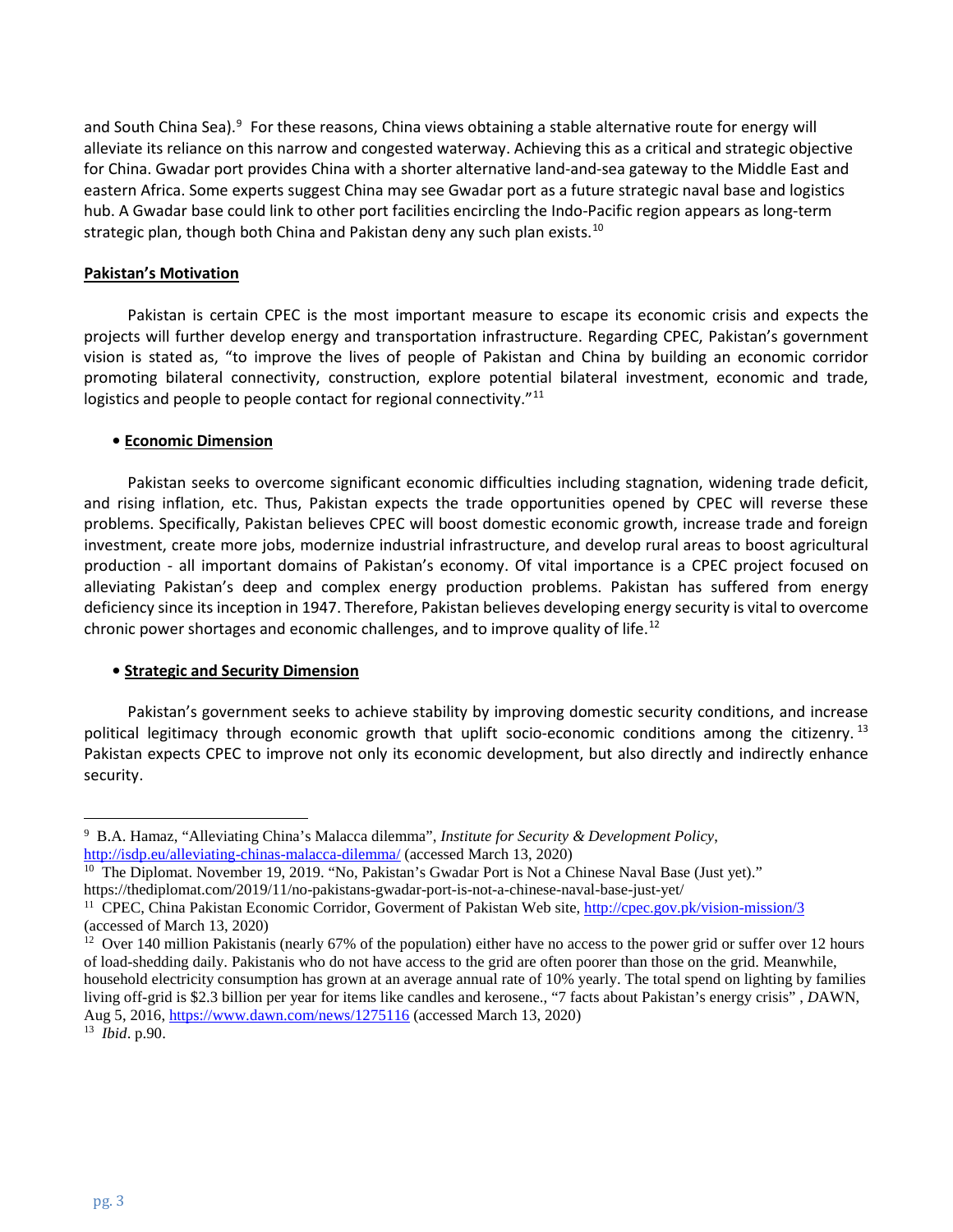#### - Reducing Pakistan's dependence on the west (especially the U.S.) and deepening of China relations.

Pakistan has required external economic and military assistance since its founding in 1947. It has received significant development assistance and loans from KSA, UAE, the EU and IMF, etc. Pakistan also relies on U.S. financial and military aid.[14](#page-3-0) Over the past several years, such aid has decreased because the U.S. and some other western countries argue Pakistan sponsors terrorist organizations and provides safe haven for them. Thus, Pakistan may seek to reduce its western dependency through CPEC and diversify its foreign investment portfolio. China is willing to develop closer ties in multi-sectoral cooperation with Pakistan. China has border issues with India in the Kashmir region and seeks to counter India's growing regional influence. China and Pakistan share a broad vision and both will leverage CPEC to achieve common strategic and security objectives.

# - Improving internal security situation and political stability

Pakistan is making substantial efforts to improve its internal security with a particular focus on economic development. However, there are still internal security threats by domestic terrorist groups particularly in Baluchistan province. The Gwadar port project, underway in Baluchistan, is one of the largest CPEC projects, but has progressed much slower than projects in Punjab and Sindh.

# - New positioning at the international stage and elevating Pakistan's Image

Pakistan's image suffers from the following: 1) terrorist organization connections; 2) religious extremism fostered through Madrassas; 3) military control over politics; 4) long-lasting tension with India; 5) nuclear proliferation; and 6) human rights issues. With these perceptions aggregated, some critics believe Pakistan is an isolated state that lacks transparency and credibility within the international community. For example, the international organization (IO) Financial Action Task Force (FATF) has declared it will transition Pakistan from the FATF gray list to the blacklist unless Pakistan implements greater efforts to cut money laundering and suspicious ties with terrorist groups. If Pakistan is unable to satisfy FATF's recommendations, the country could face severe diplomatic and financial consequences including an uncertain fate of the ongoing \$6 billion IMF bailout.<sup>[15](#page-3-1)</sup> To mitigate actions by IOs, Pakistan plans on leveraging close ties with China and utilize China's international influence to improve Pakistan's reputation and image. $^{16}$ 

# **Opportunities and challenges**

# **• Opportunities**

CPEC's first opportunity is economic development through regional connectivity. As stated above, CPEC's main concept is creating new trade routes from western China to southwestern Pakistan. China and Pakistan anticipate a major ripple effect through regional connectivity on all economic cooperation domains.

The CPEC second opportunity relates to socio-economic development. Many Pakistani experts and officials believe that CPEC will have enormous social impact on all Pakistan's provinces and districts in three dimensions

<span id="page-3-0"></span><sup>&</sup>lt;sup>14</sup> Pakistan became the 4<sup>th</sup> largest recipient of the US aid after Israel, Afghanistan and Egypt. Washington provided both economic and military aid to Pakistan from 1951 to 2011 worth \$67 billion., US aid to Pakistan over the years: A timeline, *THE TIMES OF INDIA*[, https://timesofindia.indiatimes.com/india/us-aid-to-pakistan-over-the-years-a](https://timesofindia.indiatimes.com/india/us-aid-to-pakistan-over-the-years-a-timeline/articleshow/62333641.cms)[timeline/articleshow/62333641.cms](https://timesofindia.indiatimes.com/india/us-aid-to-pakistan-over-the-years-a-timeline/articleshow/62333641.cms) (accessed March 13, 2020)

<span id="page-3-2"></span><span id="page-3-1"></span><sup>&</sup>lt;sup>15</sup> DAWN, "FATF requirements"[, https://www.dawn.com/news/1527151/fatf-requirements](https://www.dawn.com/news/1527151/fatf-requirements) (accessed March 17, 2020) <sup>16</sup> *Ibid*. p.91.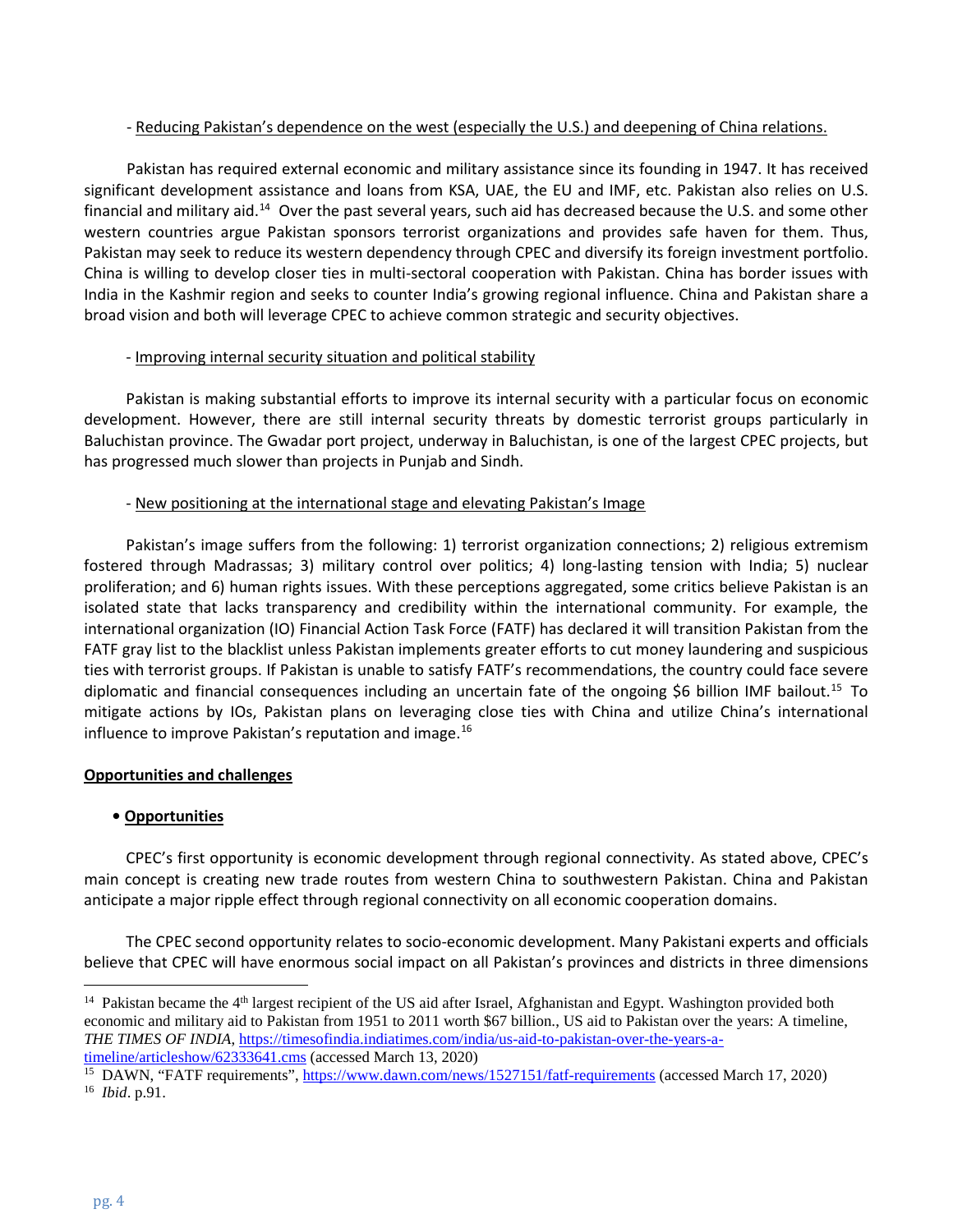of welfare: education, health, and housing. Experts suggest CPEC will support achieving around five percent social welfare growth in Pakistan through 2020, and manifest the shared dream of unprecedented prosperity for the region. $17$ 

The third opportunity is that CPEC will create deeper geopolitical and strategic relations between China and Pakistan. Despite official statements claiming CPEC is a pure economic endeavor, the corridor also includes strong geopolitical, strategic, and security-related dimensions.<sup>[18](#page-4-1)</sup> China and Pakistan have conducted joint military drills for decades and China is the largest arms supplier to Pakistan (China sold Pakistan \$6.4 billion in weapons from 2014 to 2018).<sup>19</sup>

#### **• Challenges**

Some in the U.S. and elsewhere are skeptical about China's true CPEC objectives and perceive CPEC negatively. [20](#page-4-3) One common negative perception is that CPEC's benefits heavily favor of China. This imbalance may trigger stagnation of ongoing CPEC projects, particularly if Pakistan openly questions China's proposed terms regarding CPEC assistance. Despite a slight improvement in Pakistan's economic growth in 2017 and 2018, growing fiscal and external imbalances of widening trade deficits and decreasing international remittances have eroded Pakistan's recent hard-earned gains in restoring macroeconomic stability. Additionally, Pakistan drew down foreign exchange reserves to fill the financial gap. The subsequent lack of foreign exchange reserves impacted the country's opportunities to invest in crucial sectors and hampered its capacity to innovate.<sup>[21](#page-4-4)</sup>

Skeptics also view China's BRI and CPEC as a "debt trap."<sup>[22](#page-4-5)</sup> CPEC's multi-billion-dollar projects financed by China's capital would prove burdensome for Pakistan as Chinese loan repayments become due. Alice Wells, a senior U.S. diplomat, expressed her concerns over CPEC's cost, Pakistan debt, lack of transparency, and job creation realities. She claimed some CPEC projects are highly overpriced. She further stated CPEC is not aid, but instead it is a loan and other forms of financing that is non-concessional with profit guarantees for Chinese state-owned enterprises.<sup>[23](#page-4-6)</sup> Such benefits to China will have a toll on Pakistan's economy, especially when the bulk of payments start to come due in the next four to six years.

Geo-politically, CPEC may instigate a new power competition between India and China-Pakistan in the South and Central Asia region. CPEC, especially the Gwadar project, makes India uncomfortable with fears of encirclement by China and its rival nation Pakistan. Thus, India has cooperated with Iran to counter the Gwadar strategic plan. This included the Chabahar port project. Chabahar port is in southeastern Iran, close to Gwadar port. The port is partly intended to provide an alternative trade route between India and Afghanistan, as it is 800

<span id="page-4-0"></span><sup>17</sup> Pakistan OBSERVER, " CPEC: Social impact",<https://pakobserver.net/cpec-social-impact/> (accessed March 17, 2020)

<span id="page-4-2"></span><span id="page-4-1"></span><sup>&</sup>lt;sup>18</sup> *Ibid.* p.308.<br><sup>19</sup> Adomas Abromaitis, "Rissia, India, Pakistan: A Love Triangle-OpEd", *Eurasia review news & analysis*, <https://www.eurasiareview.com/05122019-russia-india-pakistan-a-love-triangle-oped/> (accessed March 17, 2020)

<span id="page-4-3"></span><sup>&</sup>lt;sup>20</sup> U.S Department of STATE, "A conversation with Ambassador Alice Wells on the China-Pakistan Economic Corridor", The Wilson Center Washington, DC(November 21, 2019), [https://www.state.gov/a-conversation-with-ambassador-alice](https://www.state.gov/a-conversation-with-ambassador-alice-wells-on-the-china-pakistan-economic-corridor/)[wells-on-the-china-pakistan-economic-corridor/](https://www.state.gov/a-conversation-with-ambassador-alice-wells-on-the-china-pakistan-economic-corridor/) (accessed March 22, 2020)

<span id="page-4-4"></span> $\frac{21}{21}$  Siegfried O. Wolf, "The China-Pakistan Economic Corridor of the Belt and Road Initiative", Contemporary South Asian Studies, Springer, March 2019, p.73.(Economic and Social dimensions)

<span id="page-4-5"></span><sup>&</sup>lt;sup>22</sup> Dr. James M. Dorsey, "Is China Engaging in Debt Trap Diplomacy?", *The BEGIN SADAT CENTER FOR STRATEGIC STUDIES*,<https://besacenter.org/perspectives-papers/china-debt-trap-diplomacy/> (accessed April 16, 2020)

<span id="page-4-6"></span><sup>&</sup>lt;sup>23</sup> A conversation with ambassador Alice Wells on the China-Pakistan Economic Corridor at the Wilson center, Washington,

D.C, on November 21, 2019, https://www.state.gov/a-converstion-with-ambassador-alice-wells-on-the-china-pakistaneconomic-corridor/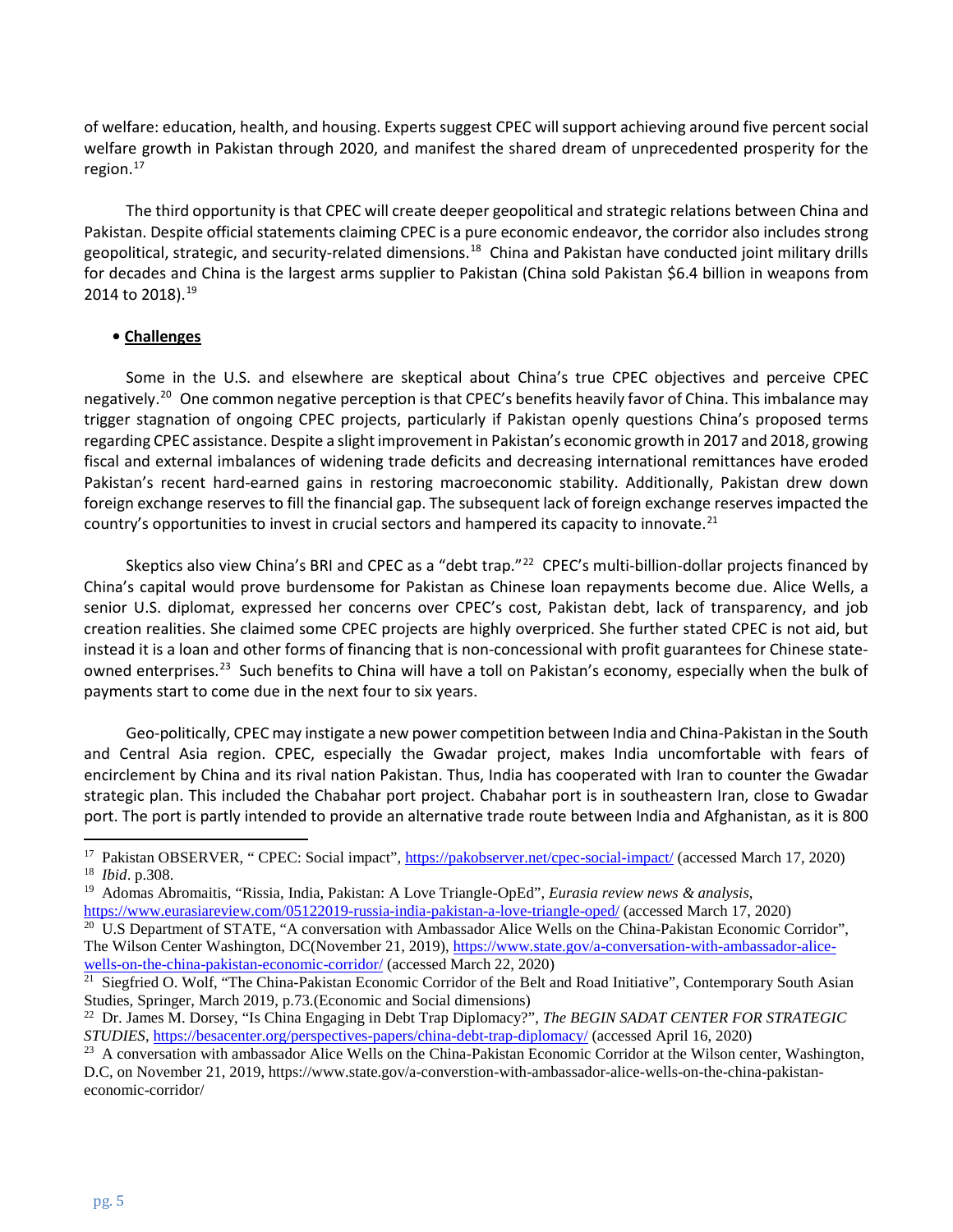kilometers closer to the border of Afghanistan than Pakistan's Karachi port. <sup>[24](#page-5-0)</sup> Furthermore, this port is strategically important to connect India, Iran, Afghanistan, and Central Asia. U.S. and western nations' Iran sanctions have prevented this project from being implemented as planned. However, CPEC projects could cause competition or confrontation if stakeholders like India, Iran, and Afghanistan fear CPEC threatens their security or other national interests.

# **Outlook**

CPEC is a controversial, long-term plan, and there are many challenges China and Pakistan must overcome. However, through CPEC, bilateral interaction will develop deeper relationships on the economic domain and the security sector. Regarding international relations, specific mechanisms for cooperation, such as CPEC, help further the relationship and achieve the countries' mutual objectives. As stated on the Pakistan government's CPEC website, CPEC is intended to mitigate many current or future problems through consulting, various levels of organizations' interaction, and engaging the full spectrum of communication. [25](#page-5-1) As a result, CPEC could provide an opportunity to enhance the two countries' interactions in different domains as a mechanism for both to pursue their national interests. Furthermore, since Pakistan and China share long and continuous ties, they know each other well and have shared the same position regarding various issues such as conflicts with India.

# **Conclusion**

CPEC is not yet complete and its impact to China and Pakistan is still uncertain. Currently, Pakistan views CPEC as a game changing opportunity more than a potential poisonous apple. Pakistan needs more reliable partners to enhance its capabilities and reduce dependency on western (specifically U.S.) allies. So far, CPEC provides the best option and Pakistan is focusing its resources into CPEC projects. CPEC is also critical for China's long-term strategic plan. China's rising as a world power is not just an ambition or dream any more, but a realistic outcome. China officially declared its so-called "Chinese Dream" to be the number one power in the world by 2049.<sup>26</sup> It has been implementing geopolitical strategic projects in many places. As a result, China has increased its influence in Central and South Asia and Africa despite criticism of China's neo-colonial role. Its unprecedented economic expansion now exerts a gravitational pull on the world economy, gathering emerging markets in its orbit.<sup>27</sup> Despite varying perspectives over China's global approach, much of it is succeeding. Clearly, China is no longer a country to be underestimated or ignored in terms of economic or military power.

#### **Recommendations for the US/USCENTCOM**

- Maintain cooperative relations with Pakistan (diplomatic, military, and economic) to support regional stability, anti-terrorism operations, economic development, and Afghanistan peace process. Constant pressure or sanctions on Pakistan may push it to depend more on China.
- Facilitate and encourage a peaceful resolution between India and Pakistan. Pakistan's security instability could deepen relations and dependence with China.

<span id="page-5-0"></span><sup>24</sup> Khesraw Omid Farooq, " Chabahar Port: A step toward connectivity for India and Afghanistan", *The DIPLOMAT*, <https://thediplomat.com/2019/07/chabahar-port-a-step-toward-connectivity-for-india-and-afghanistan/> (accessed April 16, 2020)

<span id="page-5-2"></span><span id="page-5-1"></span><sup>25</sup> CPEC, China Pakistan Economic Corridor, Goverment of Pakistan Web site, http://cpec.gov.pk/ (accessed April 17, 2020) <sup>26</sup> Robert Lawrence Kuhn, " Xi Jinping's Chinese Dream", *The New York Times*,

<span id="page-5-3"></span><https://www.nytimes.com/2013/06/05/opinion/global/xi-jinpings-chinese-dream.html> (accessed April 16, 2020) <sup>27</sup> Daniel Arays, " China's Grand Strategy", *Forbes*[, https://www.forbes.com/sites/danielaraya/2019/01/14/chinas-grand](https://www.forbes.com/sites/danielaraya/2019/01/14/chinas-grand-strategy/#54f7453e1f18)[strategy/#54f7453e1f18](https://www.forbes.com/sites/danielaraya/2019/01/14/chinas-grand-strategy/#54f7453e1f18) (accessed April 16, 2020)